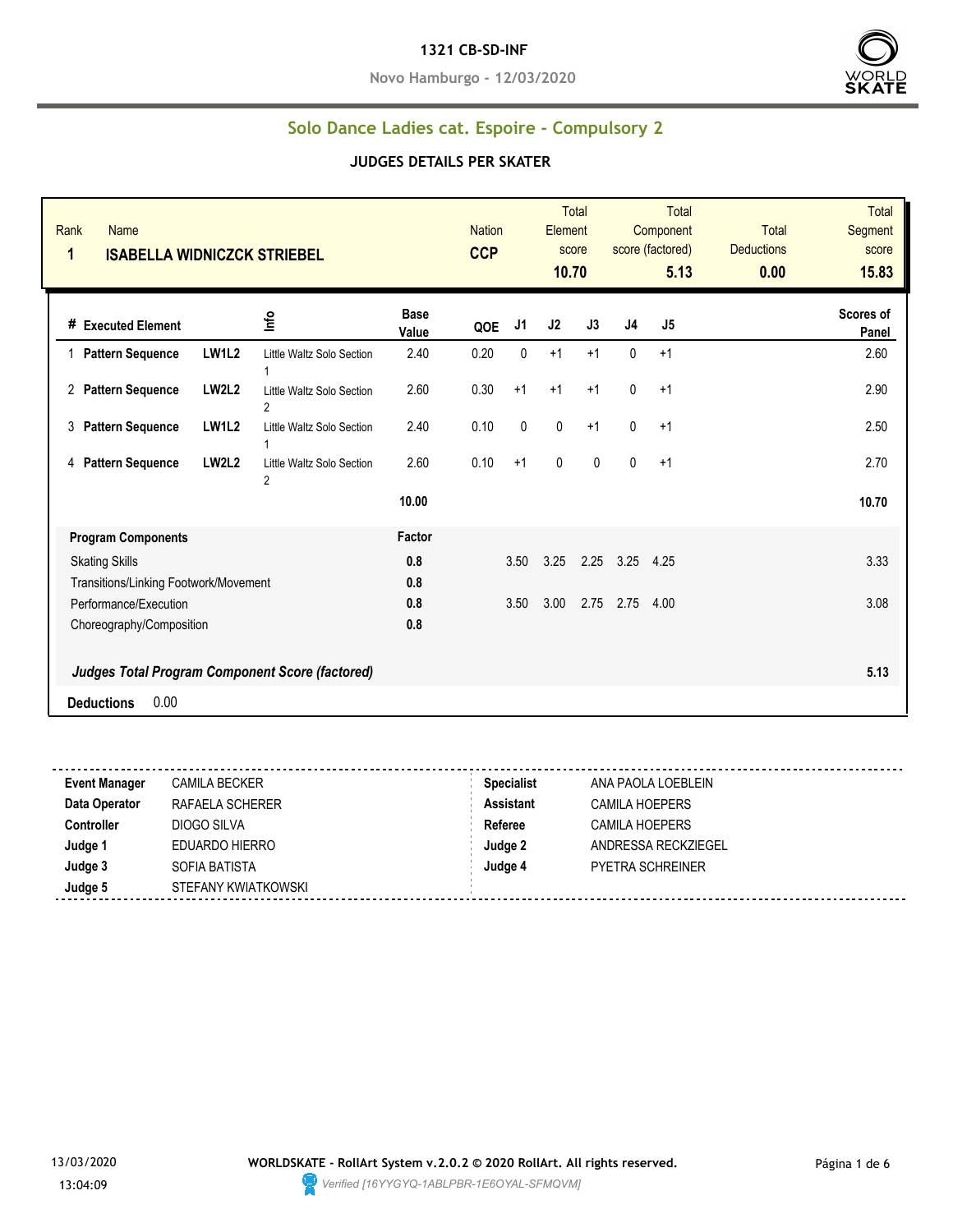| Rank<br><b>Name</b><br>$\overline{2}$<br><b>MELISSA ALVES PASSARELLI</b> |              |                                                        |                      | <b>Nation</b><br><b>PAP</b> |              | Element      | <b>Total</b><br>score<br>9.10 |                | <b>Total</b><br>Component<br>score (factored)<br>5.26 | <b>Total</b><br><b>Deductions</b><br>0.00 | Total<br>Segment<br>score<br>14.36 |
|--------------------------------------------------------------------------|--------------|--------------------------------------------------------|----------------------|-----------------------------|--------------|--------------|-------------------------------|----------------|-------------------------------------------------------|-------------------------------------------|------------------------------------|
| # Executed Element                                                       |              | ۵                                                      | <b>Base</b><br>Value | QOE                         | J1           | J2           | J3                            | J <sub>4</sub> | J <sub>5</sub>                                        |                                           | <b>Scores of</b><br>Panel          |
| 1 Pattern Sequence                                                       | <b>LW1L2</b> | Little Waltz Solo Section<br>1                         | 2.40                 | 0.10                        | 0            | $\pmb{0}$    | $+1$                          | 0              | $+1$                                                  |                                           | 2.50                               |
| 2 Pattern Sequence                                                       | <b>LW2L1</b> | Little Waltz Solo Section<br>2                         | 2.30                 | 0.20                        | $+1$         | $-1$         | $+1$                          | $\mathbf 0$    | $+2$                                                  |                                           | 2.50                               |
| 3<br><b>Pattern Sequence</b>                                             | LW1LB        | Little Waltz Solo Section                              | 1.80                 | 0.00                        | $\pmb{0}$    | $\pmb{0}$    | 0                             | $-1$           | $+1$                                                  |                                           | 1.80                               |
| <b>Pattern Sequence</b><br>4                                             | <b>LW2L1</b> | Little Waltz Solo Section<br>$\overline{2}$            | 2.30                 | 0.00                        | $\mathbf{0}$ | $\mathbf{0}$ | $\mathbf{0}$                  | $\mathbf{0}$   | $+2$                                                  |                                           | 2.30                               |
|                                                                          |              |                                                        | 8.80                 |                             |              |              |                               |                |                                                       |                                           | 9.10                               |
| <b>Program Components</b>                                                |              |                                                        | Factor               |                             |              |              |                               |                |                                                       |                                           |                                    |
| <b>Skating Skills</b>                                                    |              |                                                        | 0.8                  |                             | 3.50         | 3.00         | 2.75                          | 3.25           | 4.50                                                  |                                           | 3.25                               |
| Transitions/Linking Footwork/Movement                                    |              |                                                        | 0.8                  |                             |              |              |                               |                |                                                       |                                           |                                    |
| Performance/Execution                                                    |              |                                                        | 0.8                  |                             | 3.25         | 3.25         | 3.00                          | 3.50           | 4.25                                                  |                                           | 3.33                               |
| Choreography/Composition                                                 |              |                                                        | 0.8                  |                             |              |              |                               |                |                                                       |                                           |                                    |
|                                                                          |              | <b>Judges Total Program Component Score (factored)</b> |                      |                             |              |              |                               |                |                                                       |                                           | 5.26                               |
| 0.00<br><b>Deductions</b>                                                |              |                                                        |                      |                             |              |              |                               |                |                                                       |                                           |                                    |
|                                                                          |              |                                                        |                      |                             |              |              |                               |                |                                                       |                                           |                                    |

| <b>Event Manager</b> | <b>CAMILA BECKER</b> | <b>Specialist</b> | ANA PAOLA LOEBLEIN      |
|----------------------|----------------------|-------------------|-------------------------|
| Data Operator        | RAFAELA SCHERER      | <b>Assistant</b>  | CAMILA HOEPERS          |
| <b>Controller</b>    | DIOGO SILVA          | Referee           | <b>CAMILA HOEPERS</b>   |
| Judge 1              | EDUARDO HIERRO       | Judge 2           | ANDRESSA RECKZIEGEL     |
| Judge 3              | SOFIA BATISTA        | Judge 4           | <b>PYETRA SCHREINER</b> |
| Judge 5              | STEFANY KWIATKOWSKI  |                   |                         |
|                      |                      |                   |                         |

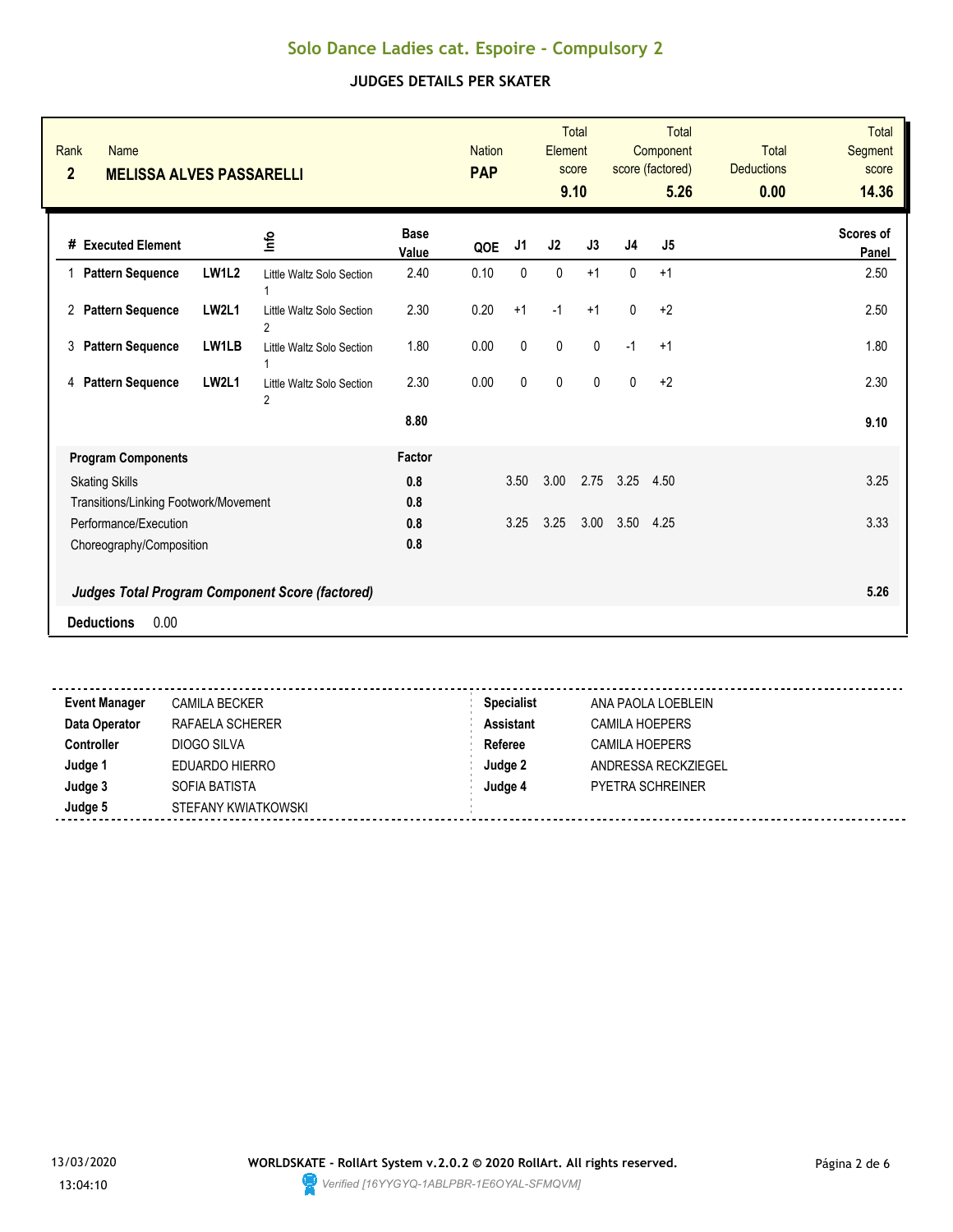| Rank<br><b>Name</b><br>$\mathbf{3}$<br><b>LAVINIA SCHNEIDER</b> |              |                                                        |                      | <b>Nation</b><br><b>CPS</b> |      | Element        | <b>Total</b><br>score<br>8.70 |                | <b>Total</b><br>Component<br>score (factored)<br>4.14 | <b>Total</b><br><b>Deductions</b><br>0.00 | <b>Total</b><br><b>Segment</b><br>score<br>12.84 |
|-----------------------------------------------------------------|--------------|--------------------------------------------------------|----------------------|-----------------------------|------|----------------|-------------------------------|----------------|-------------------------------------------------------|-------------------------------------------|--------------------------------------------------|
| # Executed Element                                              |              | ۵۳                                                     | <b>Base</b><br>Value | QOE                         | J1   | J <sub>2</sub> | J3                            | J <sub>4</sub> | J5                                                    |                                           | <b>Scores of</b><br>Panel                        |
| 1 Pattern Sequence                                              | LW1L1        | Little Waltz Solo Section<br>1                         | 2.10                 | 0.00                        | $-1$ | 0              | $+1$                          | 0              | 0                                                     |                                           | 2.10                                             |
| 2 Pattern Sequence                                              | <b>LW2L1</b> | Little Waltz Solo Section<br>$\overline{2}$            | 2.30                 | $-0.20$                     | $-1$ | $+1$           | $\mathbf 0$                   | $-1$           | $-1$                                                  |                                           | 2.10                                             |
| 3<br><b>Pattern Sequence</b>                                    | <b>LW1L2</b> | Little Waltz Solo Section                              | 2.40                 | 0.00                        | 0    | $+1$           | $\mathbf{0}$                  | $-1$           | $\mathbf{0}$                                          |                                           | 2.40                                             |
| <b>Pattern Sequence</b><br>4                                    | LW2L1        | Little Waltz Solo Section<br>$\overline{2}$            | 2.30                 | $-0.20$                     | $-1$ | $\pmb{0}$      | $-1$                          | $-1$           | $\mathbf{0}$                                          |                                           | 2.10                                             |
|                                                                 |              |                                                        | 9.10                 |                             |      |                |                               |                |                                                       |                                           | 8.70                                             |
| <b>Program Components</b>                                       |              |                                                        | Factor               |                             |      |                |                               |                |                                                       |                                           |                                                  |
| <b>Skating Skills</b>                                           |              |                                                        | 0.8                  |                             | 2.25 | 2.75           | 2.75                          | 2.50           | 3.00                                                  |                                           | 2.67                                             |
| Transitions/Linking Footwork/Movement                           |              |                                                        | 0.8                  |                             |      |                |                               |                |                                                       |                                           |                                                  |
| Performance/Execution                                           |              |                                                        | 0.8                  |                             | 2.50 | 2.50           | 2.50                          | 2.25           | 2.50                                                  |                                           | 2.50                                             |
| Choreography/Composition                                        |              |                                                        | 0.8                  |                             |      |                |                               |                |                                                       |                                           |                                                  |
|                                                                 |              | <b>Judges Total Program Component Score (factored)</b> |                      |                             |      |                |                               |                |                                                       |                                           | 4.14                                             |
| 0.00<br><b>Deductions</b>                                       |              |                                                        |                      |                             |      |                |                               |                |                                                       |                                           |                                                  |
|                                                                 |              |                                                        |                      |                             |      |                |                               |                |                                                       |                                           |                                                  |

| <b>Event Manager</b> | <b>CAMILA BECKER</b> | <b>Specialist</b> | ANA PAOLA LOEBLEIN      |
|----------------------|----------------------|-------------------|-------------------------|
| Data Operator        | RAFAELA SCHERER      | <b>Assistant</b>  | <b>CAMILA HOEPERS</b>   |
| <b>Controller</b>    | DIOGO SILVA          | Referee           | <b>CAMILA HOEPERS</b>   |
| Judge 1              | EDUARDO HIERRO       | Judge 2           | ANDRESSA RECKZIEGEL     |
| Judge 3              | SOFIA BATISTA        | Judge 4           | <b>PYETRA SCHREINER</b> |
| Judge 5              | STEFANY KWIATKOWSKI  |                   |                         |
|                      |                      |                   |                         |

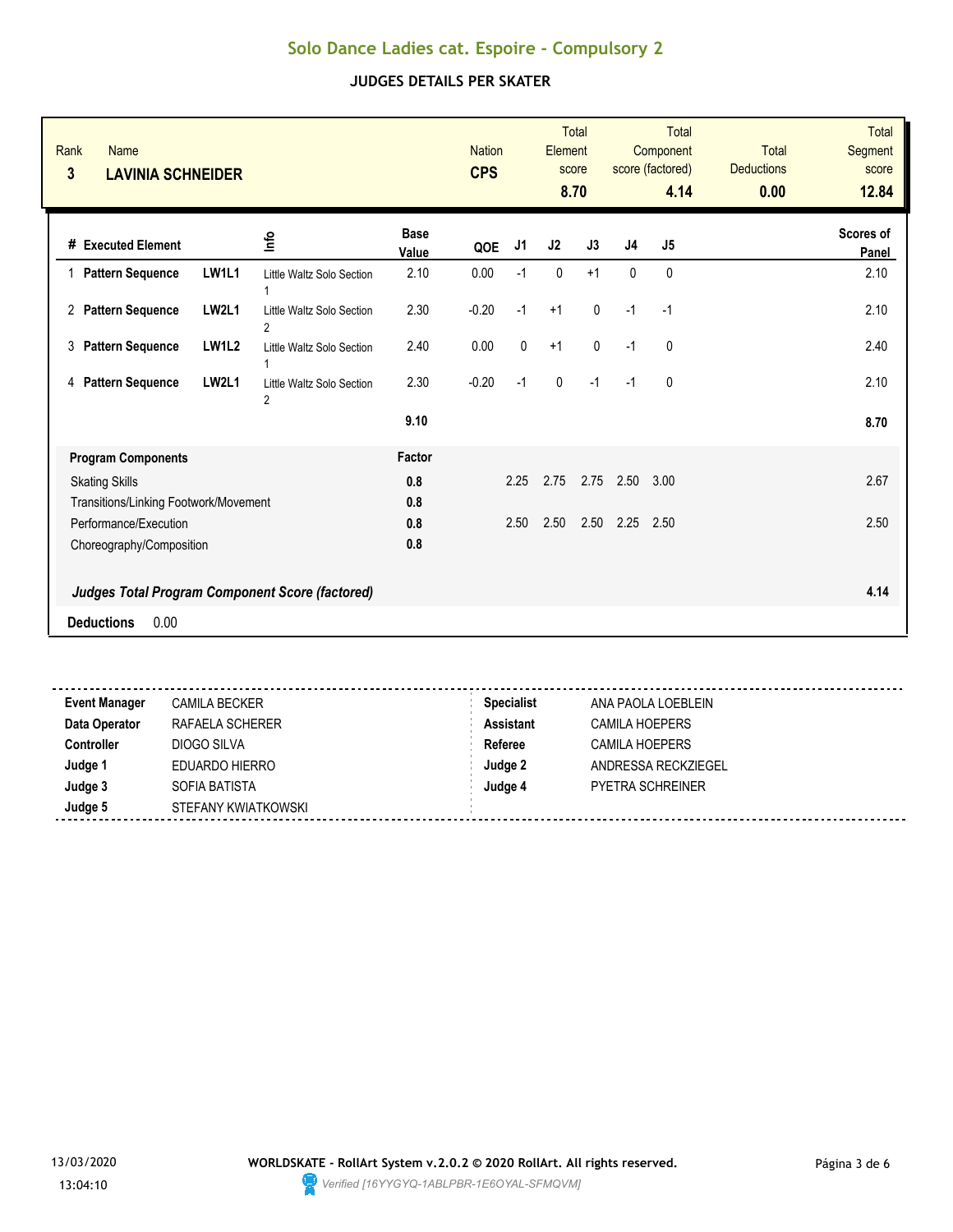| Rank<br><b>Name</b><br>$\overline{\mathbf{4}}$<br><b>VALENTINA VITALIS</b> |              |                                                        |                      | <b>Nation</b><br><b>CPS</b> |      | Element | <b>Total</b><br>score<br>8.30 |                | <b>Total</b><br>Component<br>score (factored)<br>3.67 | <b>Total</b><br><b>Deductions</b><br>0.00 | <b>Total</b><br><b>Segment</b><br>score<br>11.97 |
|----------------------------------------------------------------------------|--------------|--------------------------------------------------------|----------------------|-----------------------------|------|---------|-------------------------------|----------------|-------------------------------------------------------|-------------------------------------------|--------------------------------------------------|
| # Executed Element                                                         |              | ۵۳                                                     | <b>Base</b><br>Value | QOE                         | J1   | J2      | J3                            | J <sub>4</sub> | J <sub>5</sub>                                        |                                           | <b>Scores of</b><br>Panel                        |
| 1 Pattern Sequence                                                         | <b>LW1L2</b> | Little Waltz Solo Section<br>1                         | 2.40                 | $-0.30$                     | $-1$ | $-1$    | $\mathbf{0}$                  | $-1$           | $-1$                                                  |                                           | 2.10                                             |
| 2 Pattern Sequence                                                         | LW2L1        | Little Waltz Solo Section<br>$\overline{2}$            | 2.30                 | $-0.30$                     | $-1$ | $-1$    | $-1$                          | $-1$           | $-1$                                                  |                                           | 2.00                                             |
| <b>Pattern Sequence</b><br>3                                               | <b>LW1L2</b> | Little Waltz Solo Section                              | 2.40                 | $-0.20$                     | $-1$ | $-1$    | $\mathbf{0}$                  | $-1$           | $\mathbf{0}$                                          |                                           | 2.20                                             |
| <b>Pattern Sequence</b><br>4                                               | <b>LW2L1</b> | Little Waltz Solo Section<br>$\overline{2}$            | 2.30                 | $-0.30$                     | $-1$ | $-1$    | $-1$                          | $-1$           | $-1$                                                  |                                           | 2.00                                             |
|                                                                            |              |                                                        | 9.40                 |                             |      |         |                               |                |                                                       |                                           | 8.30                                             |
| <b>Program Components</b>                                                  |              |                                                        | Factor               |                             |      |         |                               |                |                                                       |                                           |                                                  |
| <b>Skating Skills</b>                                                      |              |                                                        | 0.8                  |                             | 2.00 | 2.50    | 2.25                          | 2.50           | 2.50                                                  |                                           | 2.42                                             |
| Transitions/Linking Footwork/Movement                                      |              |                                                        | 0.8                  |                             |      |         |                               |                |                                                       |                                           |                                                  |
| Performance/Execution                                                      |              |                                                        | 0.8                  |                             | 2.25 | 2.00    | 2.00                          | 2.25           | 2.25                                                  |                                           | 2.17                                             |
| Choreography/Composition                                                   |              |                                                        | 0.8                  |                             |      |         |                               |                |                                                       |                                           |                                                  |
|                                                                            |              | <b>Judges Total Program Component Score (factored)</b> |                      |                             |      |         |                               |                |                                                       |                                           | 3.67                                             |
| 0.00<br><b>Deductions</b>                                                  |              |                                                        |                      |                             |      |         |                               |                |                                                       |                                           |                                                  |
|                                                                            |              |                                                        |                      |                             |      |         |                               |                |                                                       |                                           |                                                  |

| <b>Event Manager</b> | <b>CAMILA BECKER</b> | <b>Specialist</b> | ANA PAOLA LOEBLEIN      |
|----------------------|----------------------|-------------------|-------------------------|
| Data Operator        | RAFAELA SCHERER      | <b>Assistant</b>  | CAMILA HOEPERS          |
| <b>Controller</b>    | DIOGO SILVA          | Referee           | <b>CAMILA HOEPERS</b>   |
| Judge 1              | EDUARDO HIERRO       | Judge 2           | ANDRESSA RECKZIEGEL     |
| Judge 3              | SOFIA BATISTA        | Judge 4           | <b>PYETRA SCHREINER</b> |
| Judge 5              | STEFANY KWIATKOWSKI  |                   |                         |
|                      |                      |                   |                         |

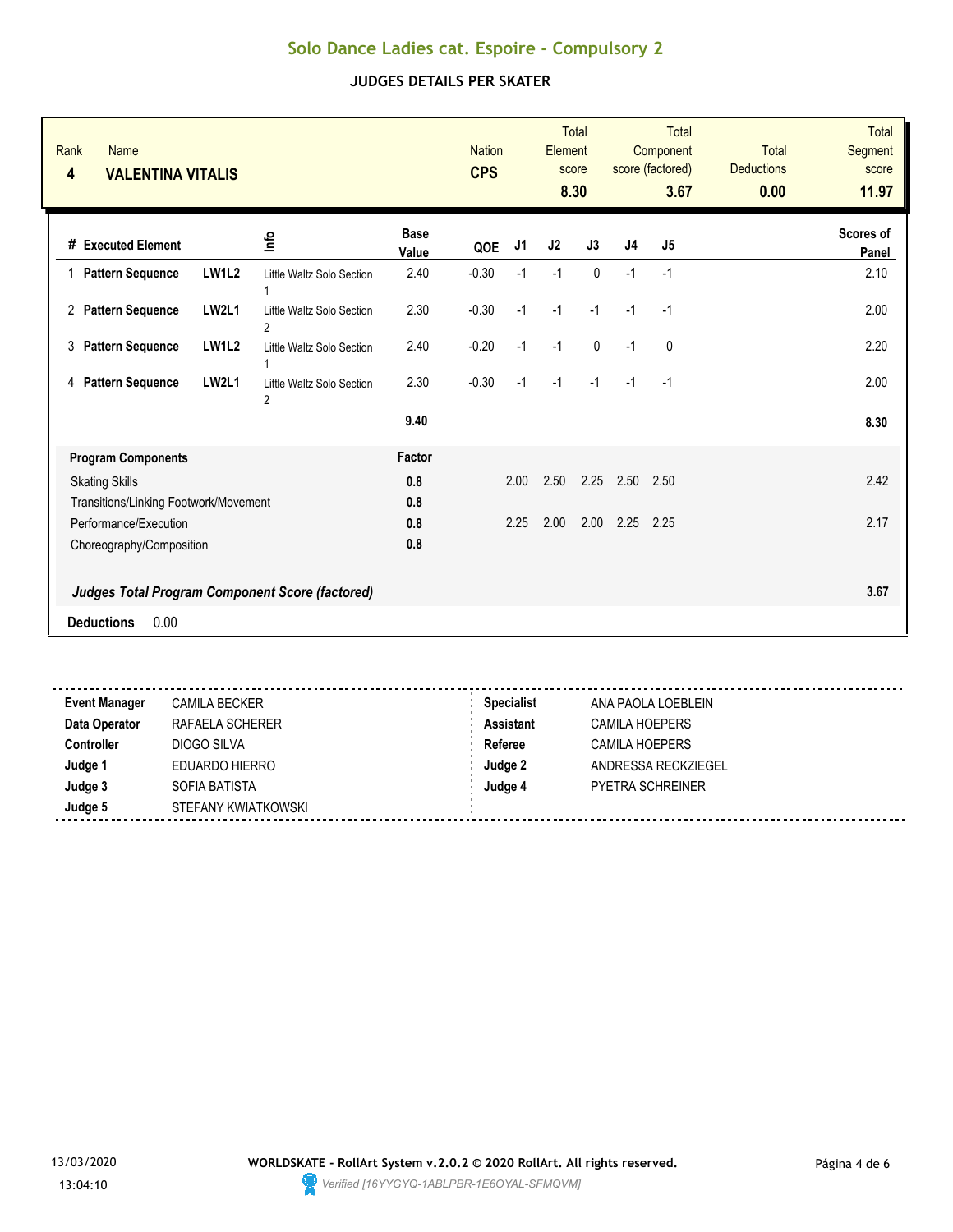#### **JUDGES DETAILS PER SKATER**

| <b>Rank</b><br><b>Name</b><br>$5\phantom{.0}$<br><b>LUÍZA MARTINELLI</b> |       |                                                        |                      | <b>Nation</b><br><b>APA</b> |      | <b>Element</b> | <b>Total</b><br>score<br>6.79 |                | <b>Total</b><br>Component<br>score (factored)<br>3.20 | <b>Total</b><br><b>Deductions</b><br>0.00 | <b>Total</b><br>Segment<br>score<br>9.99 |
|--------------------------------------------------------------------------|-------|--------------------------------------------------------|----------------------|-----------------------------|------|----------------|-------------------------------|----------------|-------------------------------------------------------|-------------------------------------------|------------------------------------------|
| # Executed Element                                                       |       | ۵                                                      | <b>Base</b><br>Value | QOE                         | J1   | J2             | J3                            | J <sub>4</sub> | J <sub>5</sub>                                        |                                           | <b>Scores of</b><br>Panel                |
| 1 Pattern Sequence                                                       | LW1LB | Little Waltz Solo Section<br>1                         | 1.80                 | $-0.07$                     | $-2$ | $\mathbf{0}$   | $\mathbf{0}$                  | $\mathbf{0}$   | $-1$                                                  |                                           | 1.73                                     |
| 2 Pattern Sequence                                                       | LW2LB | Little Waltz Solo Section<br>$\overline{2}$            | 2.00                 | $-0.20$                     | $-1$ | $-1$           | $-2$                          | $-1$           | $-1$                                                  |                                           | 1.80                                     |
| <b>Pattern Sequence</b><br>3                                             | LW1LB | Little Waltz Solo Section                              | 1.80                 | $-0.27$                     | $-1$ | $-1$           | $\Omega$                      | $-2$           | $-2$                                                  |                                           | 1.53                                     |
| <b>Pattern Sequence</b><br>4                                             | LW2LB | Little Waltz Solo Section<br>$\overline{2}$            | 2.00                 | $-0.27$                     | $-1$ | $-1$           | $-2$                          | $-1$           | $-2$                                                  |                                           | 1.73                                     |
|                                                                          |       |                                                        | 7.60                 |                             |      |                |                               |                |                                                       |                                           | 6.79                                     |
| <b>Program Components</b>                                                |       |                                                        | Factor               |                             |      |                |                               |                |                                                       |                                           |                                          |
| <b>Skating Skills</b>                                                    |       |                                                        | 0.8                  |                             | 2.00 | 2.00           | 2.00                          | 2.00           | 2.00                                                  |                                           | 2.00                                     |
| Transitions/Linking Footwork/Movement                                    |       |                                                        | 0.8                  |                             |      |                |                               |                |                                                       |                                           |                                          |
| Performance/Execution                                                    |       |                                                        | 0.8                  |                             | 2.00 | 2.00           | 2.00                          | 2.00           | 2.00                                                  |                                           | 2.00                                     |
| Choreography/Composition                                                 |       |                                                        | 0.8                  |                             |      |                |                               |                |                                                       |                                           |                                          |
|                                                                          |       | <b>Judges Total Program Component Score (factored)</b> |                      |                             |      |                |                               |                |                                                       |                                           | 3.20                                     |
| 0.00<br><b>Deductions</b>                                                |       |                                                        |                      |                             |      |                |                               |                |                                                       |                                           |                                          |
|                                                                          |       |                                                        |                      |                             |      |                |                               |                |                                                       |                                           |                                          |

.................................... **Event Manager** CAMILA BECKER **Specialist** ANA PAOLA LOEBLEIN **Data Operator RAFAELA SCHERER <b>Assistant** CAMILA HOEPERS **Controller** DIOGO SILVA **DIOGO SILVA Referee** CAMILA HOEPERS **Judge 1** EDUARDO HIERRO **Judge 2** ANDRESSA RECKZIEGEL **Judge 3** SOFIA BATISTA **Judge 4** PYETRA SCHREINER **Judge 5** STEFANY KWIATKOWSKI